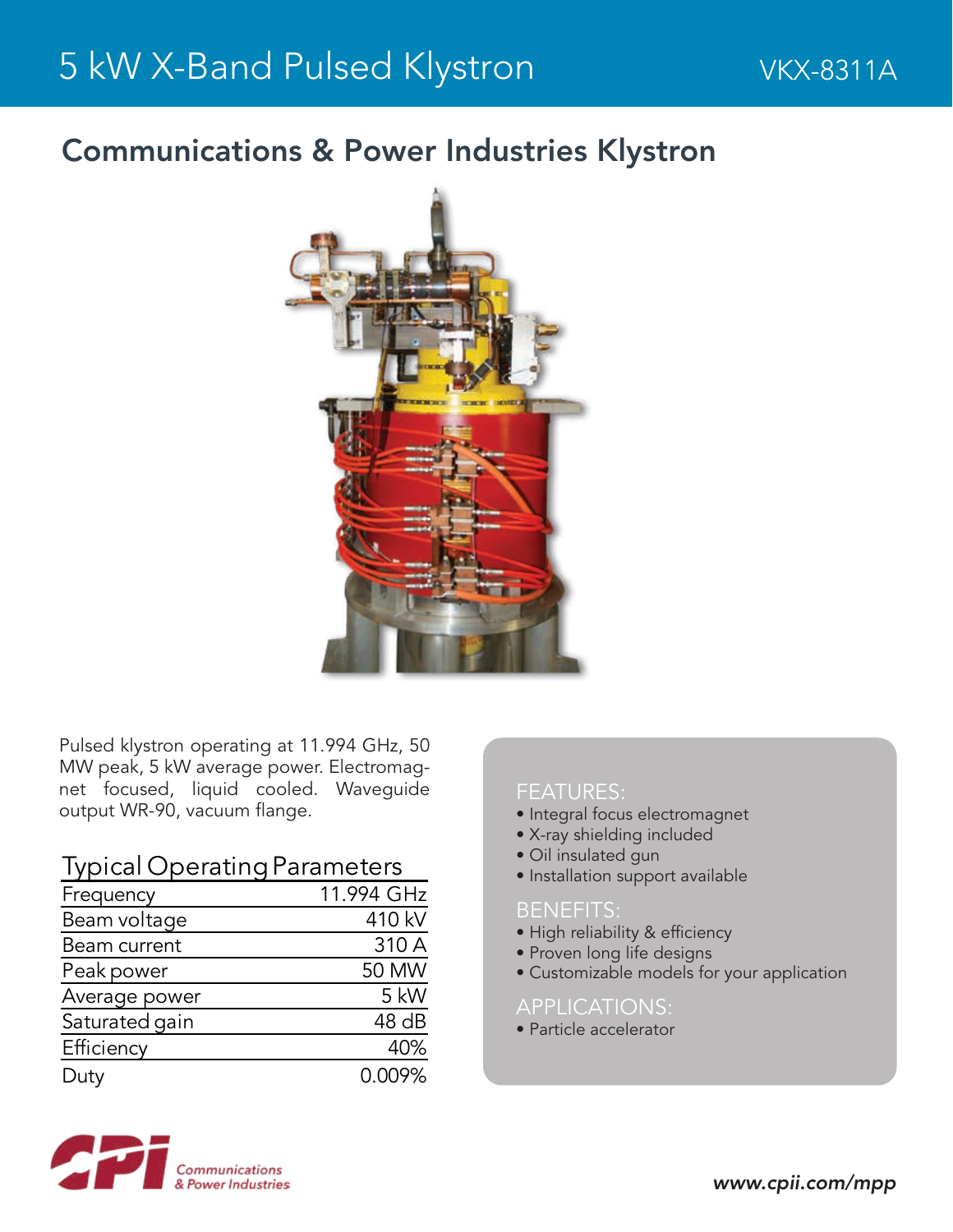# 5 kW X-Band Pulsed Klystron pg. 2 VKX-8311A





*www.cpii.com/mpp*